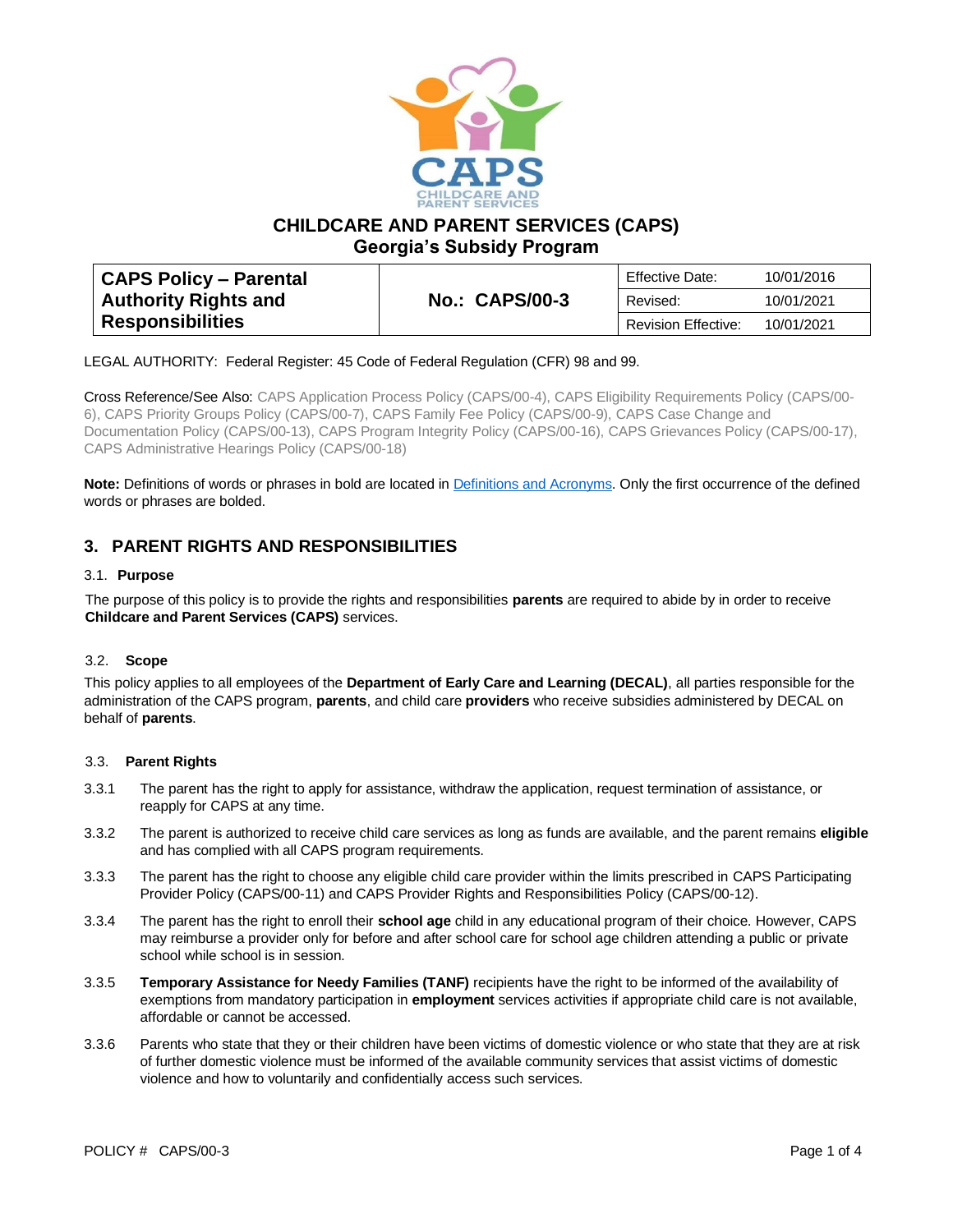| <b>CAPS Policy - Parental</b> | <b>No.: CAPS/00-3</b> | Effective Date:            | 10/01/2016 |
|-------------------------------|-----------------------|----------------------------|------------|
| <b>Authority Rights and</b>   |                       | Revised:                   | 10/01/2021 |
| <b>Responsibilities</b>       |                       | <b>Revision Effective:</b> | 10/01/2021 |

- 3.3.7 The parent has the right to have access to their child during all times the child is in child care.
- 3.3.8 Information that is provided by the parent and placed in a database used by the CAPS program will remain confidential in accordance with any applicable state or federal regulations.
- 3.3.9 The parent has the right to see their case file unless this is prohibited by state or federal laws or regulations.
- 3.3.10 The parent has the right to file a grievance or **appeal** when the Agency imposes an **adverse action** that is appealable, such as a **denial** or case closure if the parent does not agree with the action taken by the agency.
	- 3.3.10.1 Changes where adverse actions are a direct result of implementation of federal and state regulations/policies and the change affects entire populations are not appealable.
- 3.3.11 The parent has the right to request a grievance mediation and/or the right to an **administrative hearing**.
- 3.3.12 Parents who speak Spanish have the right to request and receive forms and notices in Spanish and request CAPS to provide an interpreter when contacting the CAPS program. Other non-English speaking individuals or persons with limited English proficiency shall have the right to request an interpreter provided by the agency.
- 3.3.13 Parents with vision or hearing impairments have the right to request auxiliary aids or other accommodations.
- 3.3.14 The parent has the right to be treated fairly without regard to race, color, religion, sex or sexual orientation, marital status, national origin, ancestry, age, political beliefs, or disability.

**Note**: An **applicant** or recipient who feels their rights have been violated may contact the CAPS program at 1-833- 4GACAPS (1-833-442-2277) or [CAPS.Complaints@decal.ga.gov.](mailto:CAPS.Complaints@decal.ga.gov) 

- 3.3.15 The parent has the right to **appeal** to the U.S. Department of Health and Human Services Office for Civil Rights (HHS OCR) if they feel DECAL or CAPS staff has violated their civil rights.
- 3.3.16 The parent has the right to request **suspension** or closure of their CAPS case.

#### 3.4. **Parent Responsibilities**

- 3.4.1 The parent is responsible for providing accurate, current, and complete information to the program. Failure to provide true and accurate information may result in sanctions as prescribed i[n CAPS Program Integrity Policy \(CAPS/00-16\).](https://caps.decal.ga.gov/assets/downloads/CAPS/16-CAPS_Policy-Program%20Integrity.pdf)
- 3.4.2 The parent is responsible for supplying all requested forms, information, and verification needed to determine eligibility and amount of benefits. If all information is not submitted within the specified time frame, this may result in the inability to determine eligibility and a disposition of **unable to process** will be issued as prescribed in [CAPS](https://caps.decal.ga.gov/assets/downloads/CAPS/04-CAPS_Policy-Application%20Process.pdf)  [Application Process Policy \(CAPS/00-04\).](https://caps.decal.ga.gov/assets/downloads/CAPS/04-CAPS_Policy-Application%20Process.pdf)
- 3.4.3 The parent must permit DECAL to verify all information/statements on the application and during the interview.
- 3.4.4 The parent must cooperate in taking any actions necessary to establish eligibility. The parent must cooperate with any CAPS investigation by completing any required forms, responding to scheduled interview appointments, and by making requested records or information available. Parents who do not cooperate may be determined to be ineligible for CAPS until they cooperate.
- 3.4.5 The parent is responsible for reporting changes in their circumstances to the CAPS program within 10 **calendar days** of becoming aware of the change. Some changes, while not required to be reported, will result in an increased benefit for the family by reporting them. Changes should be reported online through the state's integrated eligibility system or by phone, mail, or in person.
	- 3.4.5.1 The following is a list of changes that the parent is required to report within 10 **calendar days** of becoming aware of the change:
		- Change in family income where the gross applicable income exceeds 85% **State Median Income (SMI)** for a minimum of four consecutive weeks
		- Change in activity that is not temporary (e.g., loss of **employment**, graduation from school or training activity)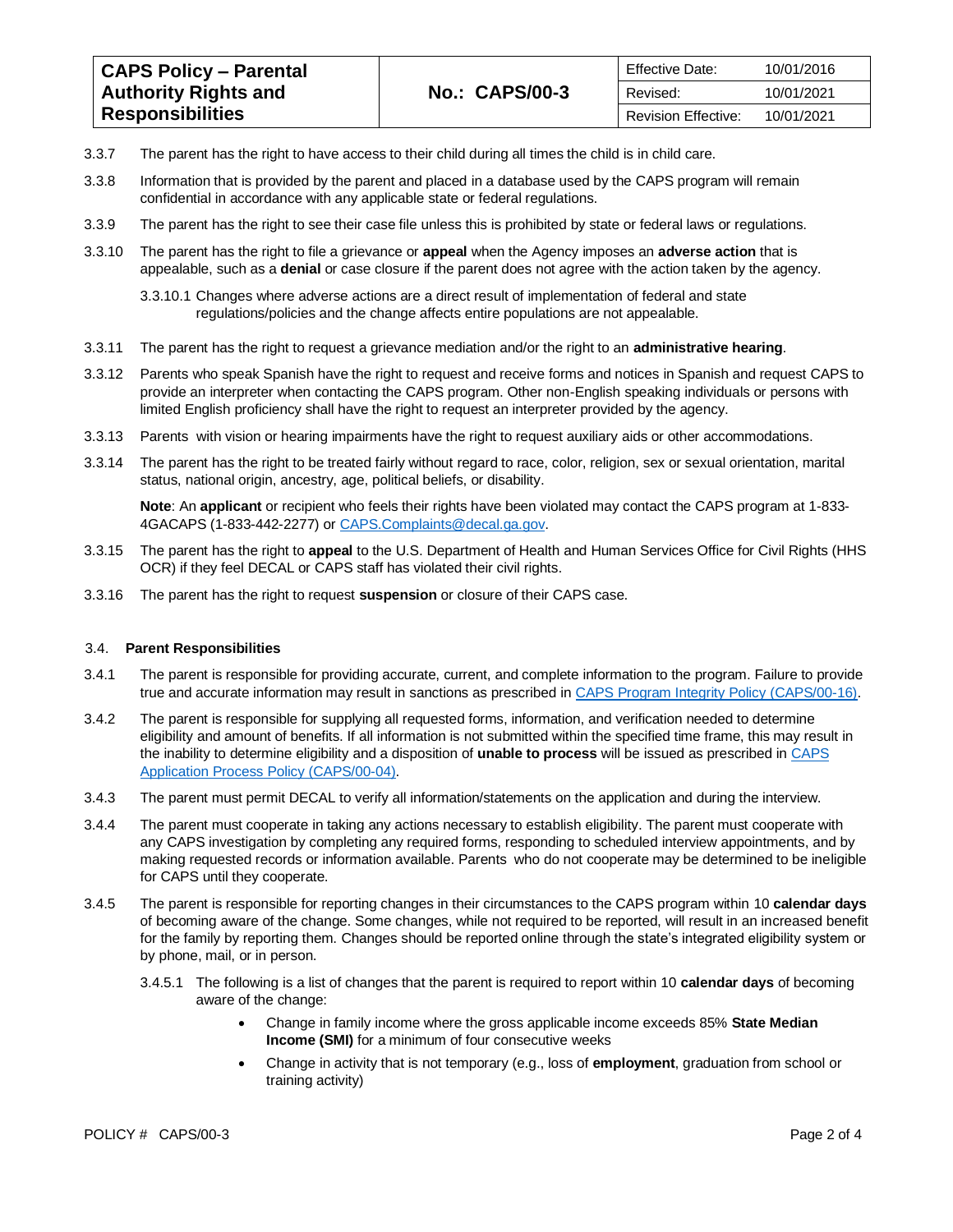| <b>CAPS Policy - Parental</b> |                       | <b>Effective Date:</b>     | 10/01/2016 |
|-------------------------------|-----------------------|----------------------------|------------|
| <b>Authority Rights and</b>   | <b>No.: CAPS/00-3</b> | Revised:                   | 10/01/2021 |
| <b>Responsibilities</b>       |                       | <b>Revision Effective:</b> | 10/01/2021 |

- Request for change in child care provider
- Any change in child care arrangements (including child care provider's location, relationship of the provider and the child, cost, or need for care)
- There is no longer a need for CAPS services
- Family moves out of the state of Georgia
- Change in contact information (e.g., phone number, email address, mailing address)
- 3.4.5.2 The following is a list of changes that the parent may, but is not required to, report:
	- Change in family income where the gross applicable income is at or below 85% SMI
	- Child birth, adoption, or addition of a new child
	- **Marriage**
	- Change in state-approved activity that is temporary and the activity may resume
- 3.4.5.3 Failure to report required changes may result in sanctions as prescribed in [CAPS Program Integrity Policy](https://caps.decal.ga.gov/assets/downloads/CAPS/16-CAPS_Policy-Program%20Integrity.pdf)  [\(CAPS/00-16\).](https://caps.decal.ga.gov/assets/downloads/CAPS/16-CAPS_Policy-Program%20Integrity.pdf)
- 3.4.6 The parent is responsible for reporting within 10 calendar days if their child is no longer enrolled in child care or moves out of the home.
- 3.4.7 The parent is responsible for paying any amounts above the CAPS reimbursement to the provider, if applicable.
- 3.4.8 The parent is responsible for paying the provider if child care is received during a period in which the parent or the provider is ineligible.
- 3.4.9 The parent is responsible for paying the provider for any child care that CAPS did not authorize.
- 3.4.10 The parent is responsible for repaying any **overpayments** assessed against them by the CAPS program after all appeal processes have been exhausted. Any violations of responsibility for non-payment may result in additional **sanctions**. Refer to th[e CAPS Program Integrity Policy \(CAPS/00-16\).](https://caps.decal.ga.gov/assets/downloads/CAPS/16-CAPS_Policy-Program%20Integrity.pdf)
- 3.4.11 The parent or **authorized representative** is responsible for signing their children in and out of care each day in accordance with both CAPS and the child care provider's policies and procedures. Failure to sign children in and out of care each day may result in the provider being assessed an overpayment as prescribed i[n CAPS Program Integrity](https://caps.decal.ga.gov/assets/downloads/CAPS/16-CAPS_Policy-Program%20Integrity.pdf)  [Policy \(CAPS/00-16\).](https://caps.decal.ga.gov/assets/downloads/CAPS/16-CAPS_Policy-Program%20Integrity.pdf)

| <b>Date</b> | <b>Description of Change</b>                                                                                                                                                        |
|-------------|-------------------------------------------------------------------------------------------------------------------------------------------------------------------------------------|
| 03/26/2018  | Clarified text in section 3.4.5 regarding which changes parental authorities are required to report.                                                                                |
| 10/19/2018  | Removed a change in child's citizenship status from the list of changes parental authorities are required to<br>report.                                                             |
| 02/01/2019  | Added references to CAPS Program Integrity Policy and added the responsibility for parental authority or<br>authorized representative to sign children in and out of care each day. |
| 05/15/2020  | Revised language related to appeals and grievances. Updated the email address for parental authorities to<br>contact if they feel their rights have been violated.                  |

## **POLICY REVISION HISTORY**